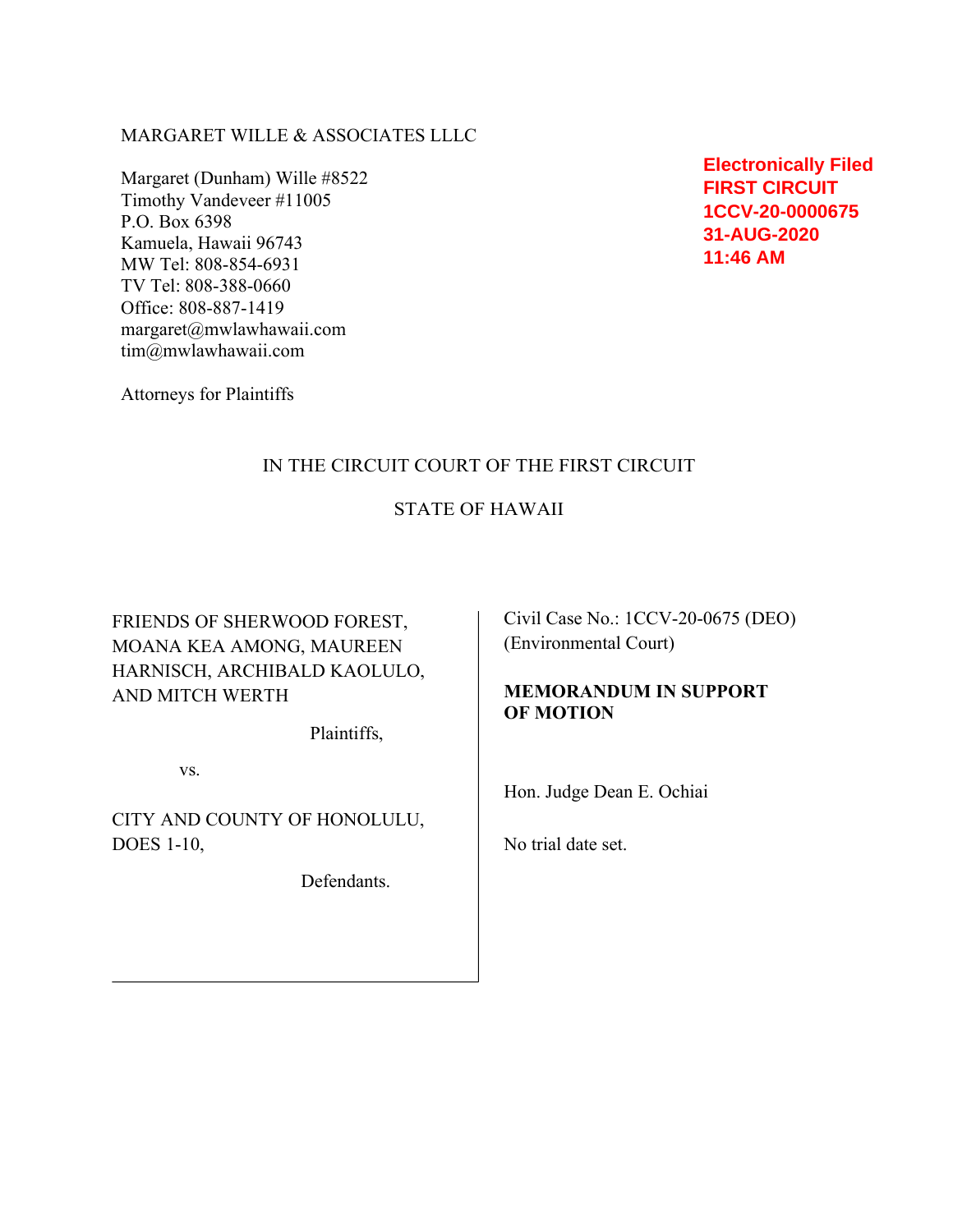### MEMORANDUM IN SUPPORT OF MOTION

## **I. SUMMARY OF RATIONALE FOR REQUESTING TRO AT THIS TIME**

Issuance of a Temporary Restaining Order ("TRO") and Preliminary Injunction is requested at this time to prevent the imminent bulldozing of natural vegetation and possible further disturbance of iwi kūpuna at Waimānalo Bay Beach Park ("WBBP") as part of Defendant City and County of Honolulu's ("Defendant City") "mitigation plan". Under the current plan, the entire 4-acre project site is to be bulldozed and replaced by a blanket of chemically-infused hydro-mulch, which would be contrary to the preservation of the coastal forest at WBBP and inconsistent with protection of the public's natural environment and cultural assets, endangered species, and the Waimānalo community's sense of place. This "mitigation" will also likely cause unwarranted run-off, including from any hydro-mulch, into neighboring properties and the stretch of oceanfront that is treasured by local beachgoers.

# **II. STATEMENT OF FACTS**

### **A. Parties/Standing**

Plaintiffs are organizational and individual residents of the City and County of Honolulu and users of Waimānalo Bay Beach Park, also known as Hunananiho or "Sherwood Forest", the subject property in this litigation. See Complaint filed herein.

Defendant City and County of Honolulu is the developer of the subject property. See Declaration of Timothy A. Vandeveer.

#### **B. The Project**

The proposed development in WBBP called the Waimānalo Bay Beach Park Master Plan (the "Proposed Development" or "Plan") calls for three different phases of construction (short, mid, and long range) including camp sites, group camping and gathering areas, walking trails,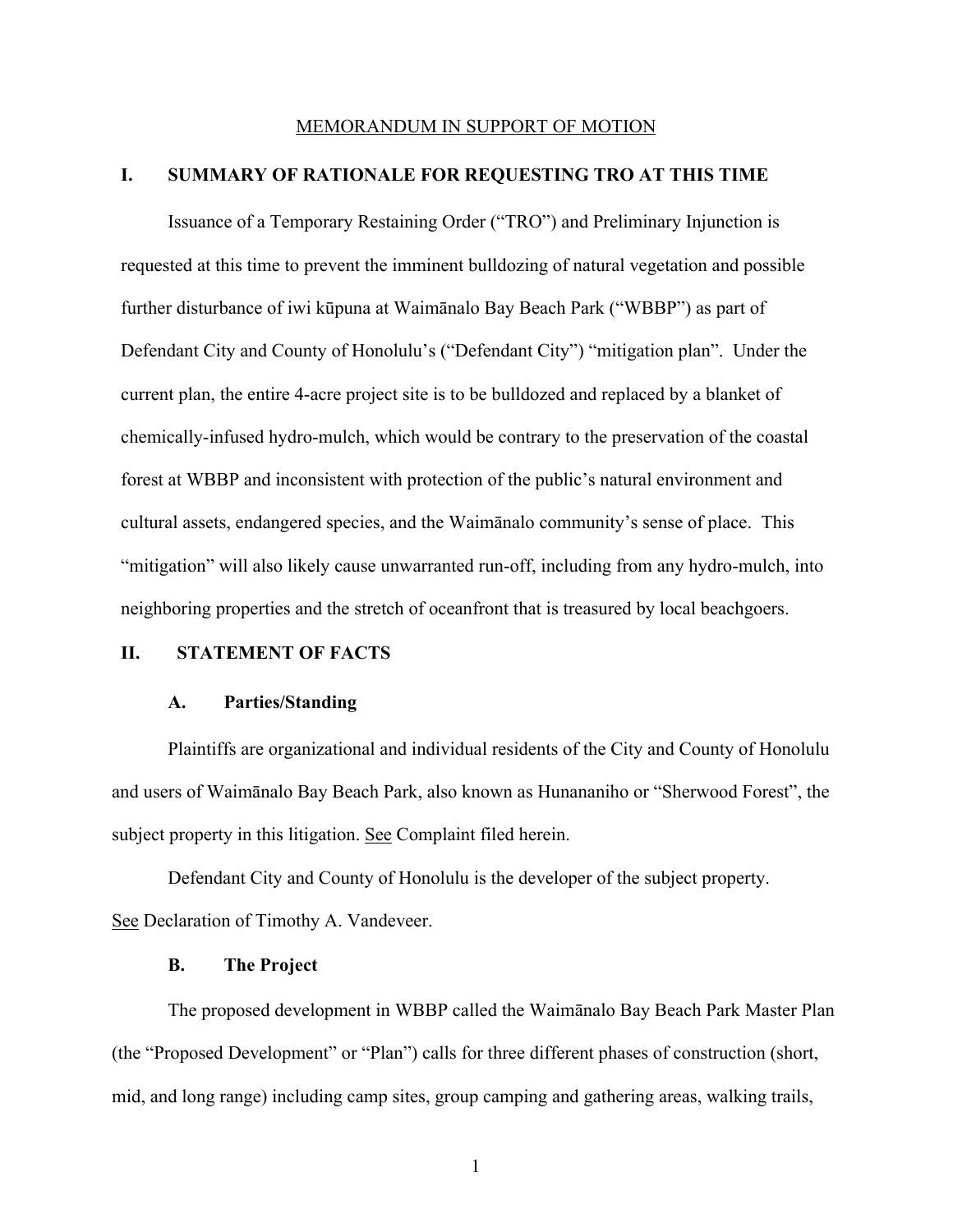picnic areas, and comfort stations at the Beach Park at a projected cost to taxpayers of approximately 32 million dollars.

"Phase 1" of Defendant City's proposed development project at WBBP (which is characterized as a "mid-long-range" recreational improvement in the Master Plan) is within a 3.88-acre portion of the 74.76-acre park. According to Defendant City, the scope of work involves construction of a new 205 ft. by 340 ft. multi-purpose recreational field, an 11-stall asphalt concrete parking lot, 2,500 sq. ft. of accessible concrete walkways, a 2,500-sq. ft. concrete pad for a "play structure", and 1,430 linear feet of 4-inch diameter potable water line piping. This initial phase of the project involves a massive removal of open space through grubbing and grading of vegetation generally to allow for asphalt and concrete paving. In essence, Phase 1 involves the concentrated destruction of a major portion of a key asset of this nature-based park – removal of a major section of "Sherwood Forest".

### **C. RELEVANT BACKGROUND FACTS**

On April 23, 2019, bulldozers arrived at the park and local resident Jody Green alerted neighbors and the news media. Contrary to responses given in the Environmental Assessment by Defendant City's Project Manager to community questions regarding the trees of Sherwood Forest, that "no ironwoods are proposed for removal to accommodate proposed park elements," one of the project's first actions was to clear cut approximately four acres of oldgrowth ironwood trees for the "multi-purpose" sports field, playground complex, and parking lot (See photos in Plaintiffs' Complaint Dkt. No. 1, Figure 1 at pg. 14).

After overwhelming community opposition (including numerous City Council Members and a formal resolution from the Waimānalo Neighborhood Board asking City and County of Honolulu Mayor Kirk Caldwell to stop the project), on August 12, 2019, Mayor Caldwell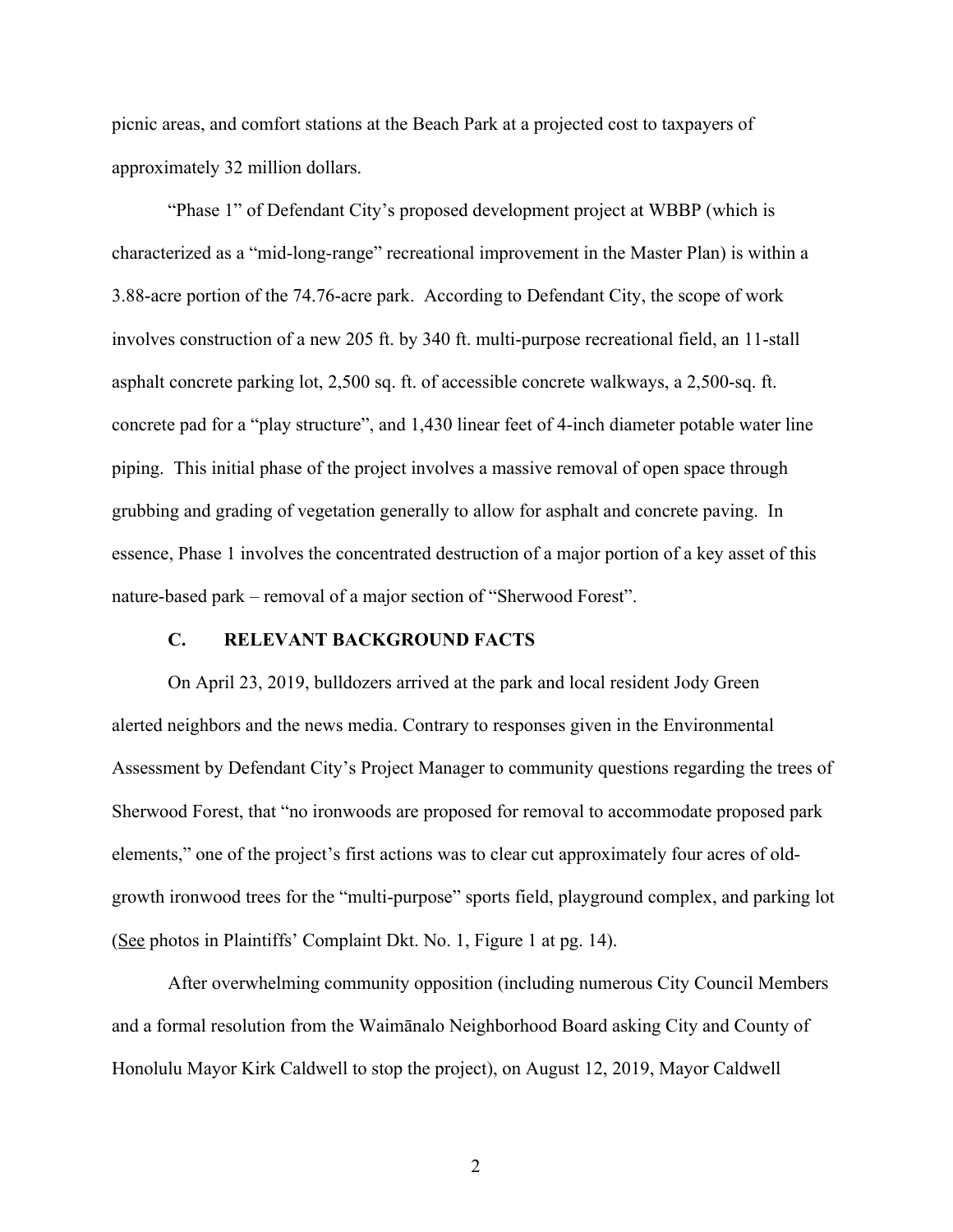announced that the Proposed Development was substantially changing in scope as part of a "huge compromise" with the community. As part of the new "compromise", the Mayor's office announced that the City and County of Honolulu planned to "cut back" on the Master Plan and only go forward with construction of Phase 1 of the plan, including a multi-field sports complex, an 11-stall parking lot, a playground, and "planting trees".

In a letter dated September 25, 2019, Defendant City admitted that it was wrong in saying the Waimānalo Bay Beach Park was not on the National Register of Historic Places. In the letter that City officials addressed to "stakeholders", the Mayor's office stated that (the Beach Park's designation on the National Register of Historic Places) "doesn't mean that no work can be done there. It means care needs to be taken with respect to the historic items." That same day, 28 protestors were arrested for blocking construction of the controversial park project.

On September 26, 2019, Plaintiffs filed a lawsuit against the City and County of Honolulu in United States District Court for the District of Hawai'i. The lawsuit included a Motion for Temporary Restraining Order and Preliminary Injunction. That same day, an object of archaeological interest was found on the Phase 1 construction site and reported to the State Historic Preservation Division.

On Tuesday, October 1, 2019, Mayor Kirk Caldwell halted the project at Waimānalo Bay Beach Park while officials "wait for further information from the State Historic Preservation Division and the Oahu Island Burial Council."

On January 14, 2019 Mayor Caldwell announced that the City was planning to "abandon the master plan for its construction project at Sherwood Forest". However, according to a City Council resolution drafted by the Mayor's Office and presented to the Waimānalo Neighborhood Board by City and County of Honolulu Managing Director Roy Amemiya, work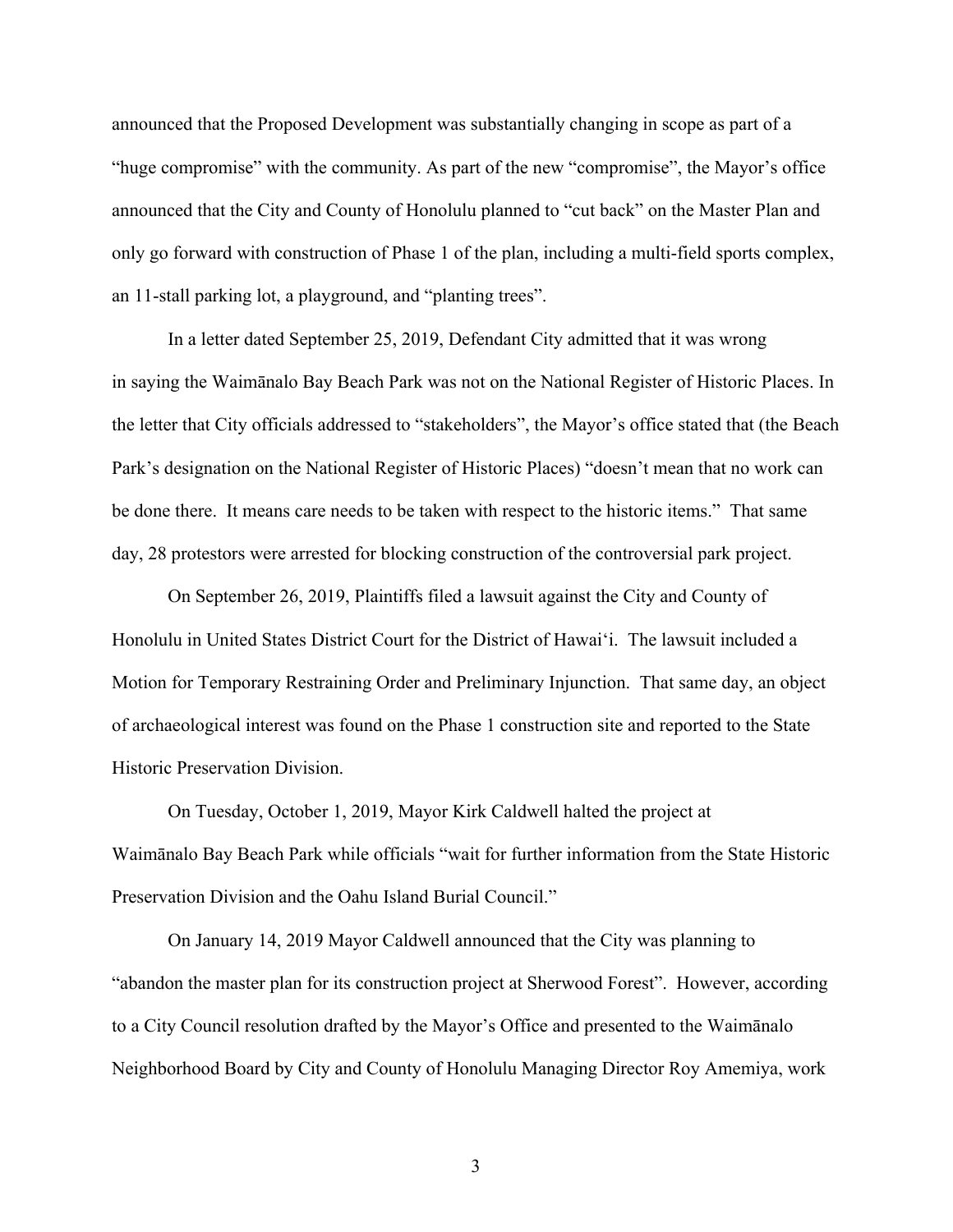would continue on Phase 1 of the plan "in some form".

On Monday, March 23, 2020, Mayor Kirk Caldwell issued a stay-at-home ("lockdown") order in response to the COVID-19 virus.

On April 3, 2020 a grading permit for Phase 1 of construction was issued for "Construction of a Multi-purpose field" at Waimānalo Bay Beach Park. The permit did not acknowledge or authorize trenching at the site. The permit did not include a flood variance.

On April 6, 2020, without notice bulldozers arrived at the WBBP to continue and proceed with construction on "Phase 1" of the WBBP Master Plan for Defendant City. This happened *during* the Covid-19 pandemic "lock-down". During this time, the Covid-19 pandemic frustrated Plaintiffs' access to the federal court. However, the Mayor proceeded with decimating the Park's natural reforestation in pursuit of "some form" of development.

At an April 6, 2020 press conference, Mayor Caldwell stated that "we're not proceeding with Phase 1…Phase 1 *is no longer in existence*…". However, he made it clear that the City would be proceeding with a "grassy field" and "cultural and historical park".

On April 7, 2020, one day after construction crews had resumed construction at Waimānalo Bay Beach Park, Mayor Caldwell announced that he was stopping construction at WBBP "indefinitely" due to the discovery of iwi kūpuna (a 3-inch upper arm bone fragment) within the project area. However, the Mayor made conflicting statements regarding both the reason for the shutdown and how long it might last, stating that the project was put on hold due to the discovery and (in another instance) due to "health and safety concerns" for the community, and also that the project would only be paused "while we consult with the appropriate entities." Whether or not Phase 1 (or any variation thereof) or some new idea for development would proceed once construction resumes also remains unclear.

On April 13, 2020 the federal case against the City and County of Honolulu was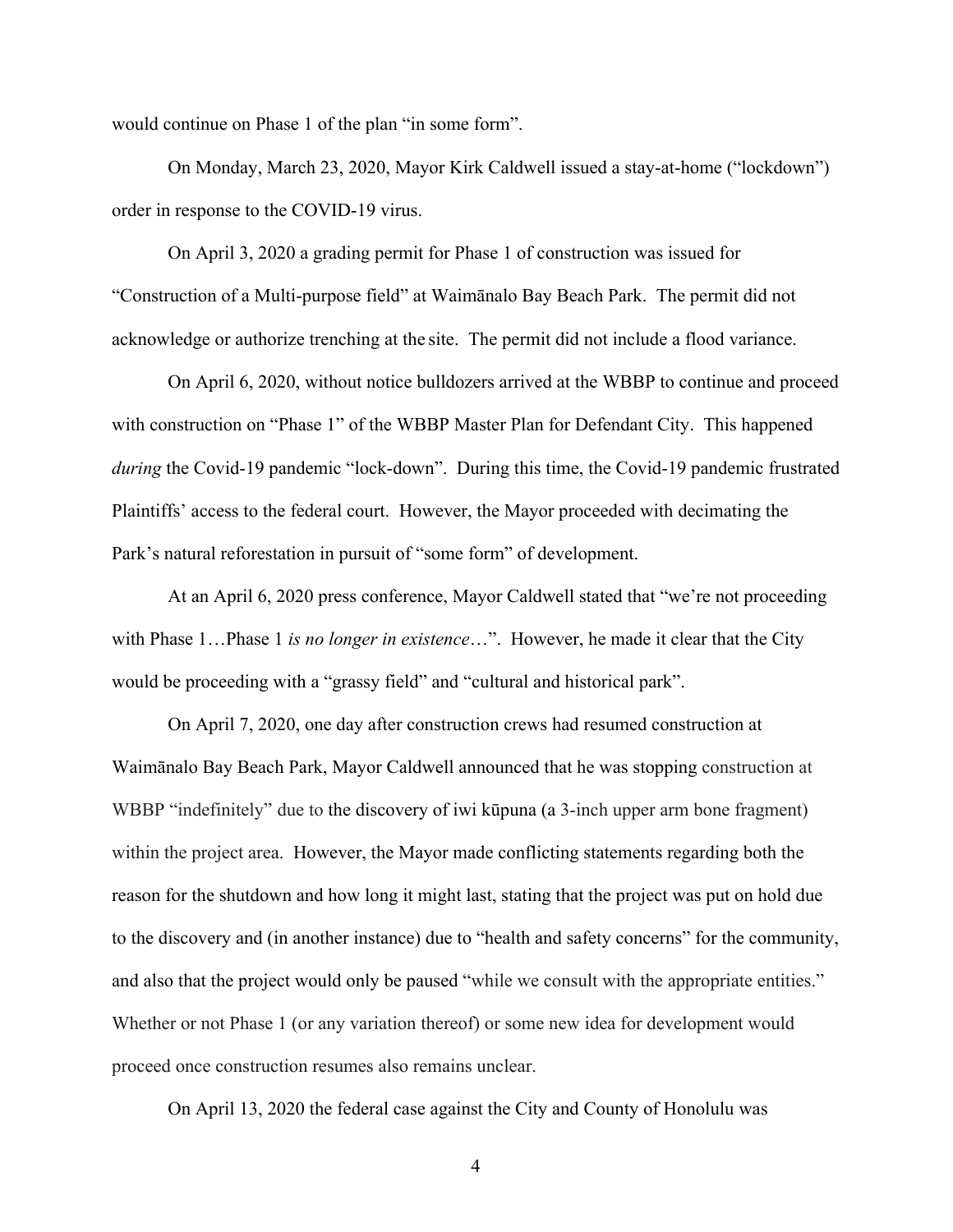voluntarily dismissed without prejudice by Plaintiffs.

On April 27, 2020 Plaintiffs filed their Complaint in this matter in State Circuit Court (Civ. No. 1CCV-20-0000675). A Motion for Temporary Restraining Order and Preliminary Injunction was filed the same day.

 On or about May 27, 2020, Deputy Corporation Counsel Brad Saito reached out to counsel for Plaintiff's and advised him that "the current City administration has decided that it does not want to move forward with the development of the project", requested an extension of time to answer the Complaint, and asked that the Motion for TRO be withdrawn without prejudice "so we can devote our time to creating a mutually acceptable settlement agreement".

On May 30, 2020, Plaintiffs filed a Withdrawal of Temporary Restraining Order and Preliminary Injunction Without Prejudice and notified the Court to request a cancellation of the TRO hearing that had been scheduled for June 9, 2020. Plaintiffs also advised Mr. Saito that Plaintiffs would allow the deadline for the Answer to the Complaint to be postponed during the settlement talks (this deadline was extended numerous times during the duration of the talks). In return for the withdrawal and postponement, on or about June 2, 2020 Plaintiffs asked Mr. Saito that Mayor Caldwell refrain from further press conferences or pronouncements about the project at Waimānalo Bay Beach Park while the parties engaged in settlement negotiations.

On June 18, 2020 Mayor Kirk Caldwell held a press conference and announced that the Sherwood Forest situation had been "settled". In a City and County press release put out the same day, Department of Design and Construction Deputy Director Haku Milles explained that there are "still things that have to be done to restore the site, including leveling the construction mounds and planting ground cover." The City and County of Honolulu would later explain that this included a "mitigation plan" for the site.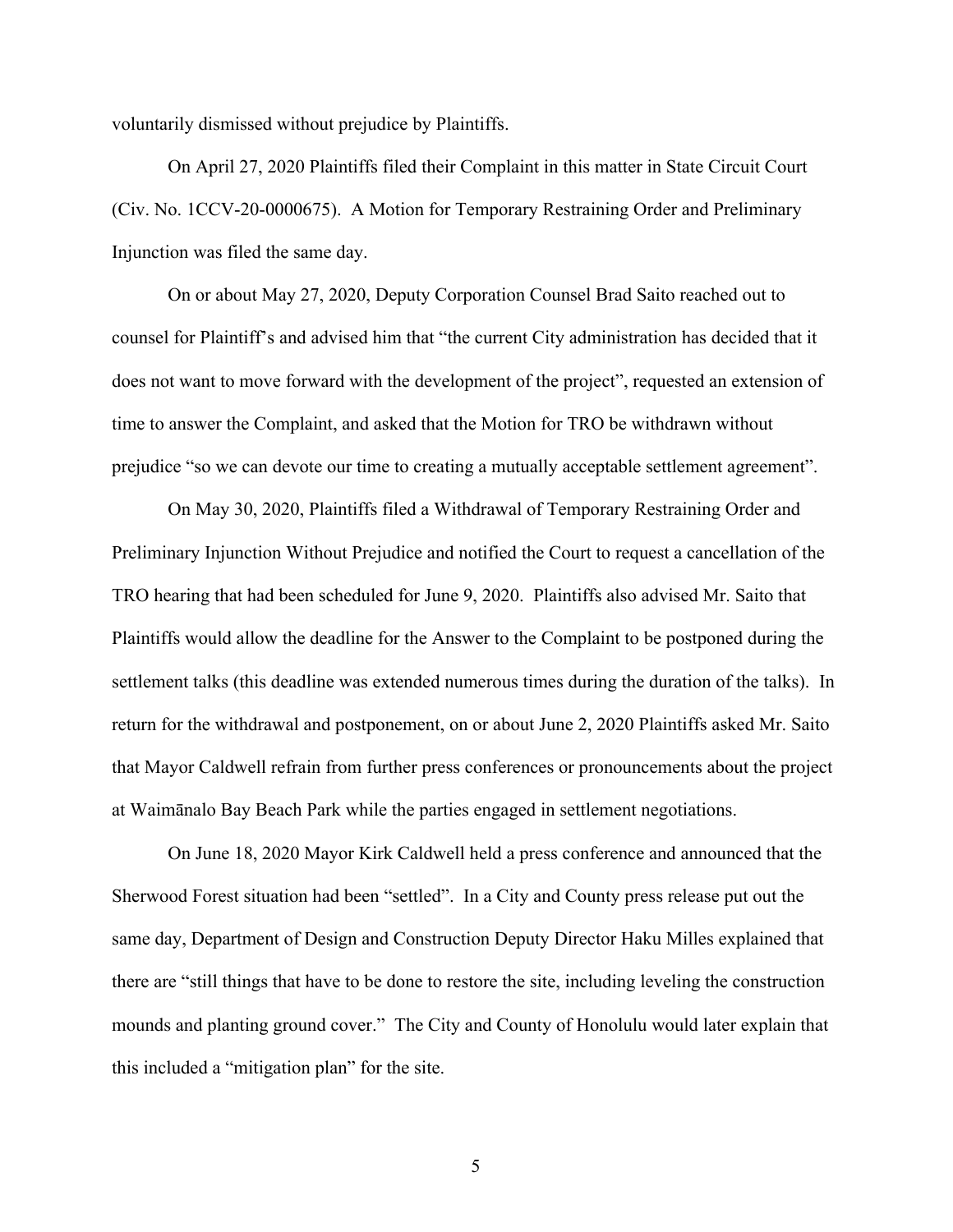However, it soon became clear to Plaintiffs that the "mitigation" and "restoration" of the previous impacts to WBBP were instead actually a pretext to develop the parcel. This included, among other things, the City's current plans to grub, grade, and level the *entire* parcel (not just limiting mitigation to impacted areas or only removing remaining construction debris). It would also include the addition of imported "hydro-mulch" being added to the parcel. Plaintiffs believe that the "mitigation plan" would pose the same dangers to the environment as the Phase 1 development plan that were raised in Plaintiffs' Complaint and original TRO and also enable a future City administration to pick up where previous construction crews left off, possibly pushing through future elements of the original (inadequate) Master Plan.

After several months attempting to come to a mutual settlement agreement to ensure that the development was cancelled and that the mitigation plan was not instead a *de facto* version of Phase 1, on Monday, August 10, 2020, Plaintiffs' counsel notified Mr. Saito that Plaintiffs had rejected the latest draft of the Settlement Agreement (based upon the aforementioned planned "mitigation") and asked that the Answer to the Complaint be submitted by August 31, 2020.

Though the Project has changed in numerous ways over the past year, Plaintiffs believe that the planned "mitigation" of the already-devastating development impacts at WBBP constitutes mitigation in name only, and that the City actually plans to pursue the goals of the Phase 1 development under the guise of mitigation. Therefore, all of the claims detailed in their complaint against Defendant City remain and Plaintiffs respectfully ask this Court to issue a Temporary Restraining Order and Preliminary Injunction until such time as the City can demonstrate that the development is indeed cancelled and the Park and Plaintiffs will not be irreparably harmed by the "mitigation plan" now being proposed.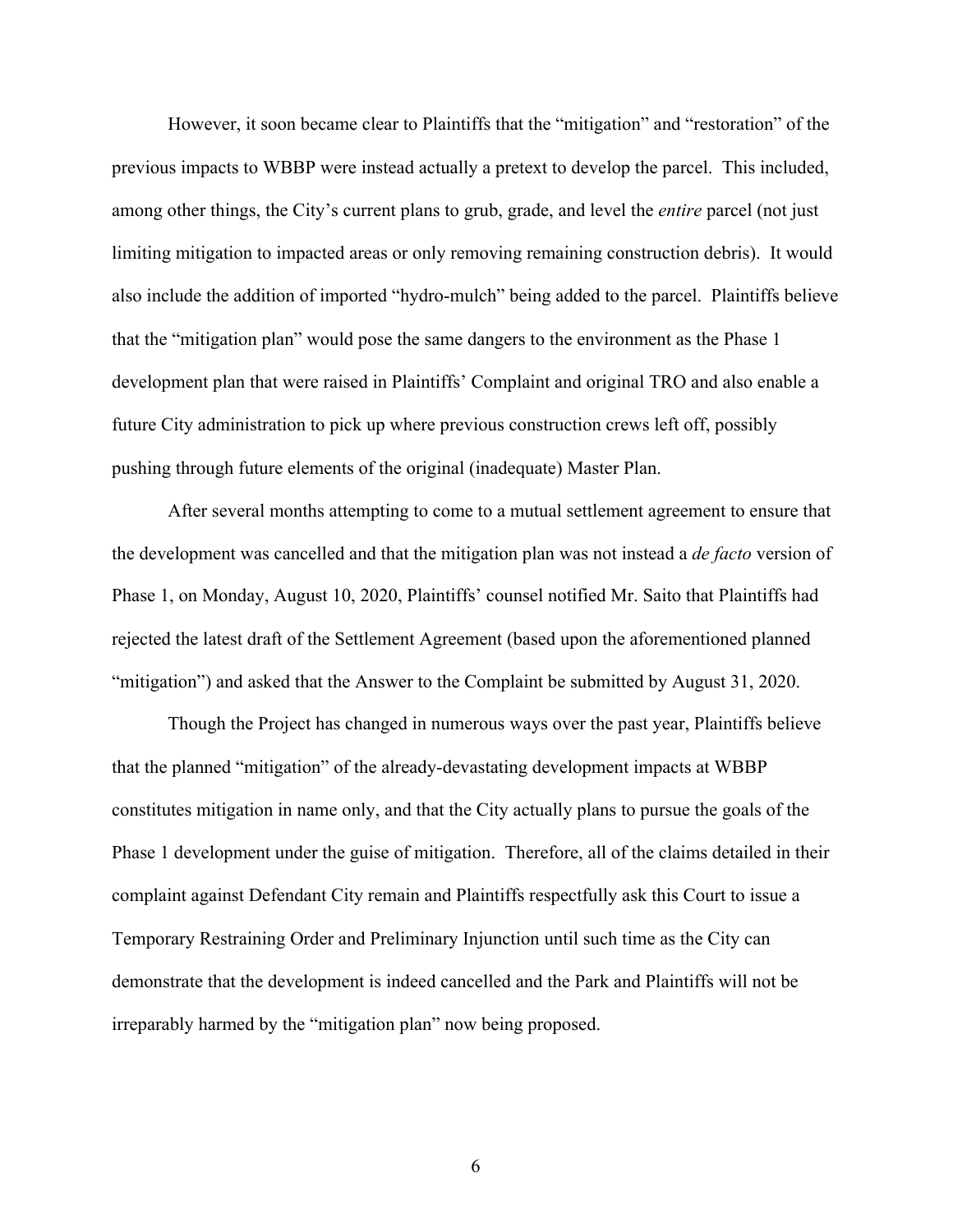#### **C. THE PERMITS AND REQUIREMENTS**

Defendant City was required to conform and adhere to the conditions imposed by all applicable permits and governmental approvals, including but not limited to, the Special Management Area Permit, issued and established by the City and County of Honolulu for grading of the Phase 1 project site, and the NPDES Permit issued by the State of Hawai'i Department of Health, pursuant to federal and state law, both prior to and during construction. Besides going beyond the scope of its original permits, Defendant City is currently in violation of environmental requirements. For example, in violation of ROH Chapter 21 Sec. 21A-1.7(F) and 44 CFR 60.3(d)(3), Defendant City has not established a floodway plan or conducted a flood encroachment survey at WBBP. See Declaration of Timothy A. Vandeveer.

#### **III. ARGUMENT**

Plaintiffs seek the issuance of a Temporary Restraining Order ("TRO"), and a preliminary injunction, temporarily and permanently enjoining Defendant City and their agents and representatives from:

- (1) Clearing, cutting, poisoning, or otherwise removing and trees, vegetation, or any other natural features in the area known as "Sherwood Forest"; and,
- (2) Excavating, dredging, bulldozing, or otherwise, moving dirt, fill, gravel and other material on the subject project area; and,
- (3) Importing dirt, fill, "hydro-mulch", gravel and other material to the subject project area; and,
- (4) Destroying any and all records and documents relating to the transportation of dirt, fill, gravel and other material to the subject project area, the use of fertilizer, and pesticides, and excavation, trenching, or the removal of trees, that occurred as alleged herein after; and,
- (5) Enjoining any and all construction or "mitigation" on the project until State and County governmental agencies can initiate proceedings to revoke and/or modify the existing permits, devise an appropriate archaeological mitigation plan, conduct flood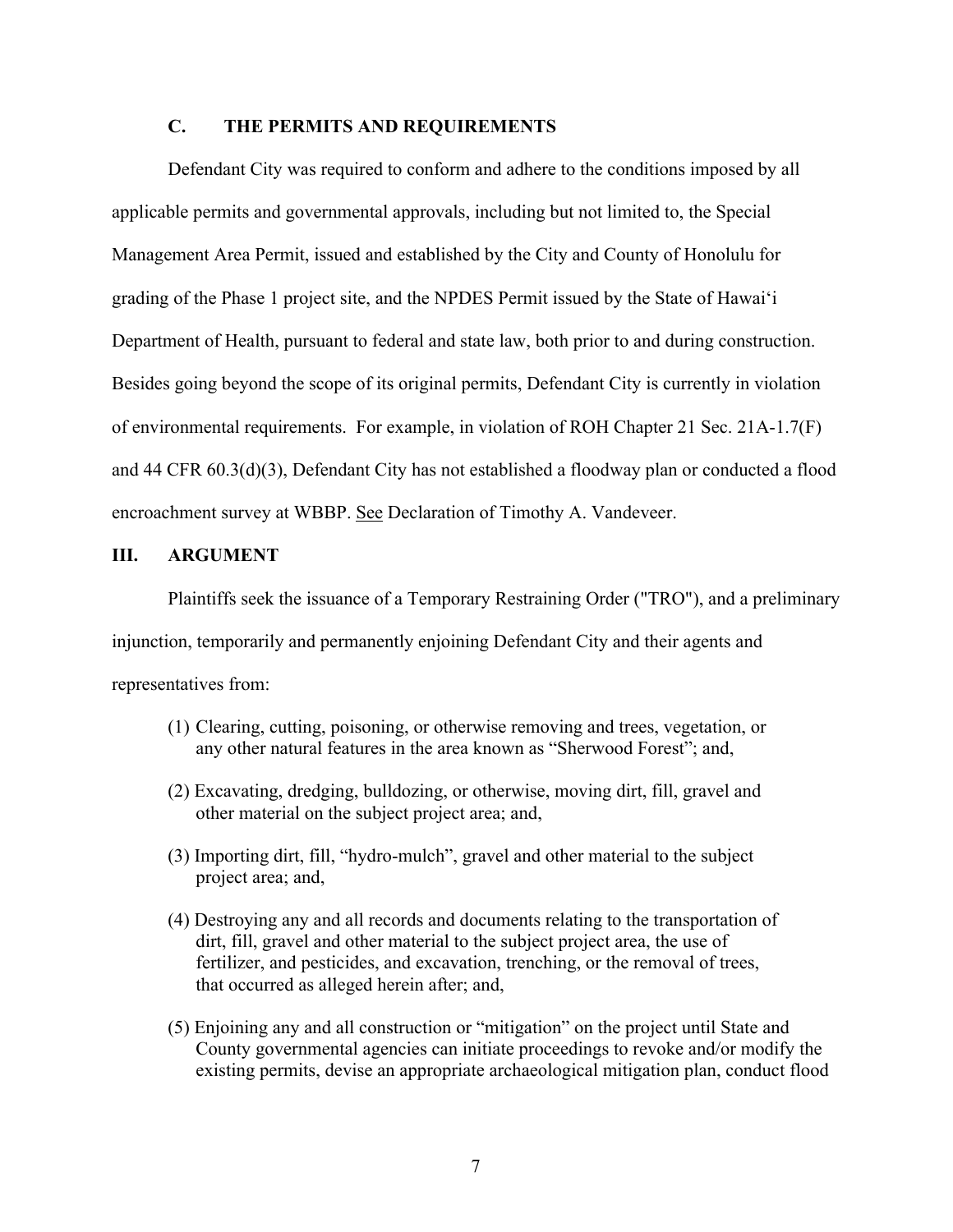hazard studies and flood encroachment surveys, and otherwise determine the need for a Supplemental Environmental Assessment/Impact Statement, and,

(6) Changing the *status quo* by removing vegetation, grading, trenching or excavating soil, and hauling in additional imported soil and material, as of the filing of this Motion *pendente lite*.

This TRO should remain in effect until a hearing on the motion for a preliminary injunction can be heard by this Court.

All of the elements necessary for the issuance of a TRO and preliminary injunction are satisfied or have been met by Plaintiffs. At a minimum, Plaintiffs request a TRO be issued for a certain period of time, preferably for thirty (30) days, but at least for ten (10) days. A formal request for an expedited preliminary injunction hearing is also requested herein. Issuance of a TRO is appropriate and necessary to protect the public's natural environment and cultural assets, *endangered species*, the Waimānalo community's sense of place, and prevent unwarranted runoff into neighboring properties and the stretch of oceanfront that is treasured by local beachgoers.

"A plaintiff seeking a preliminary injunction must establish that (they) (are) likely to succeed on the merits, that (they) (are) likely to suffer irreparable harm in the absence of preliminary relief, that the balance of equities tips in (their) favor, and that an injunction is in the public interest." *All. for the Wild Rockies v. Cottrell*, 632 F.3d 1127, 1131 (9th Cir. 2011) quoting *Winter v. Nat. Res. Def. Council, Inc.,* 555 U.S. 7, 20, 129 S. Ct. 365, 374, 172 L. Ed. 2d 249 (2008). As the court noted in *All. for the Wild Rockies v. Cottrell*, "…'serious questions going to the merits' and a balance of hardships that tips sharply towards the plaintiff can support issuance of a preliminary injunction, so long as the plaintiff also shows that there is a likelihood of irreparable injury and that the injunction is in the public interest." 632 F.3d 1127, 1135 (9th Cir. 2011)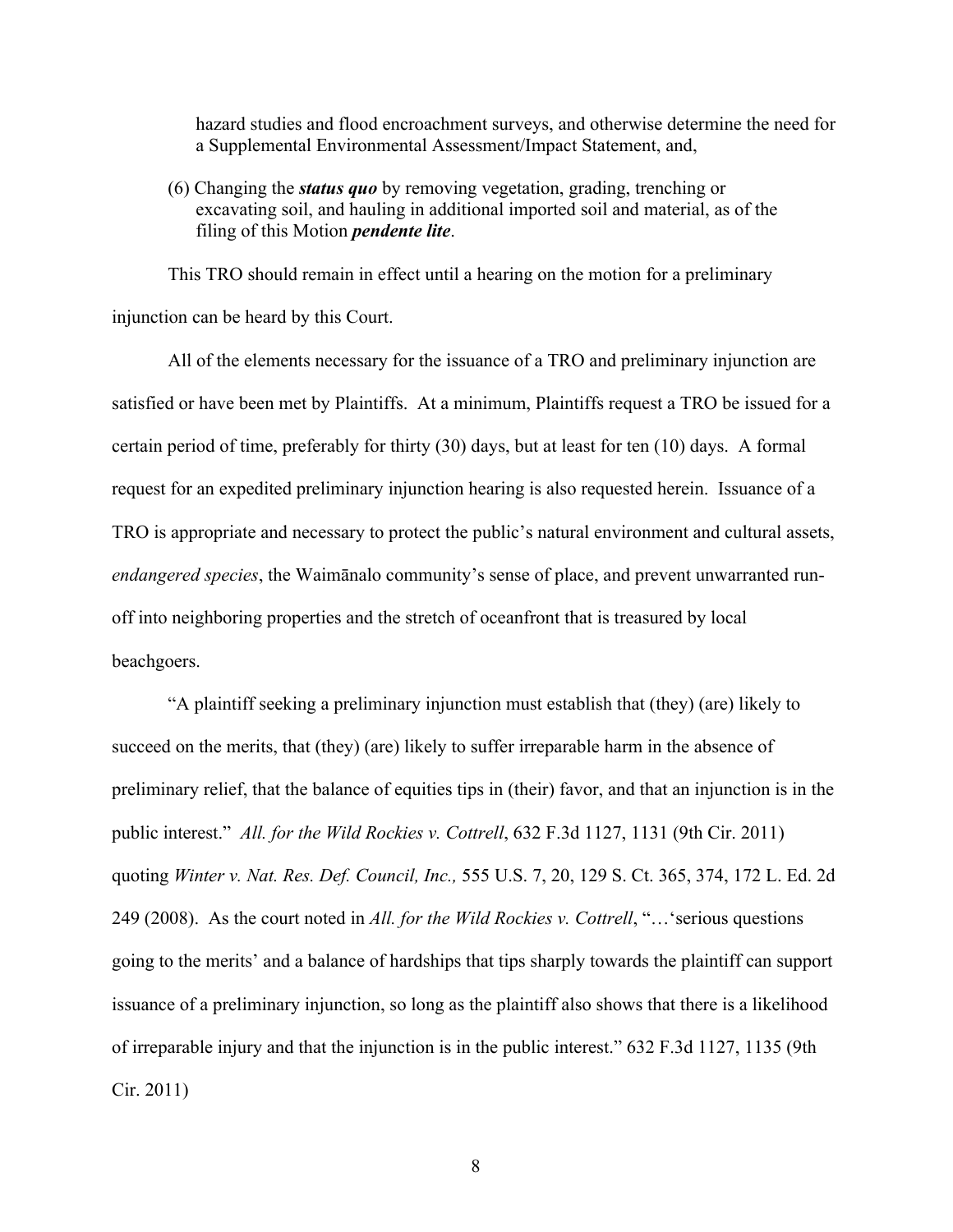In the instant case, Plaintiffs have raised "serious questions going to the merits" as to Defendant City's original Environmental Assessment and its insufficiency due to inadequate community consultation, failure to consult and submit documentation of consultation with the Office of Hawaiian Affairs, and a failure to consider reasonable alternatives, including a "no action" alternative involving preserving the open space and rural nature of WBBP (as stated objectives in the Master Plan) and instead maintaining and repairing the numerous parks in the area with existing sports facilities that are in a state of disrepair. If the proposed "mitigation" is indeed just a *de facto* version of the development proposed in the Master Plan, this EA is still woefully inadequate and Defendant City should be required to supplement the assessment based on their current stated goals.

To wit, the failure to implement a project that is substantially similar to the project detailed in the Master Plan and analyzed in the Final Environmental Assessment (FEA) in violation of the Special Management Area Permit and subsequent permits and approvals. Due to changes in size, scope, intensity, use, and timing (among other things), the project is not remotely similar to what was proposed in the 2012 Master Plan/FEA. Notably, Defendant City has changed the size, scope, intensity, use and timing of the project numerous times *in the last six months*. It is currently unclear whether *any of the phases* originally contemplated in the environmental studies and disclosed to the public will end up being constructed on the site or whether the "mitigation" plan will instead be yet another version of development not contemplated in the Master Plan.

Finally, Plaintiffs raise serious questions in regard to public safety from the City's failure to demonstrate that the cumulative effect of the proposed development/"mitigation plan" will not exacerbate existing flooding problems in the region.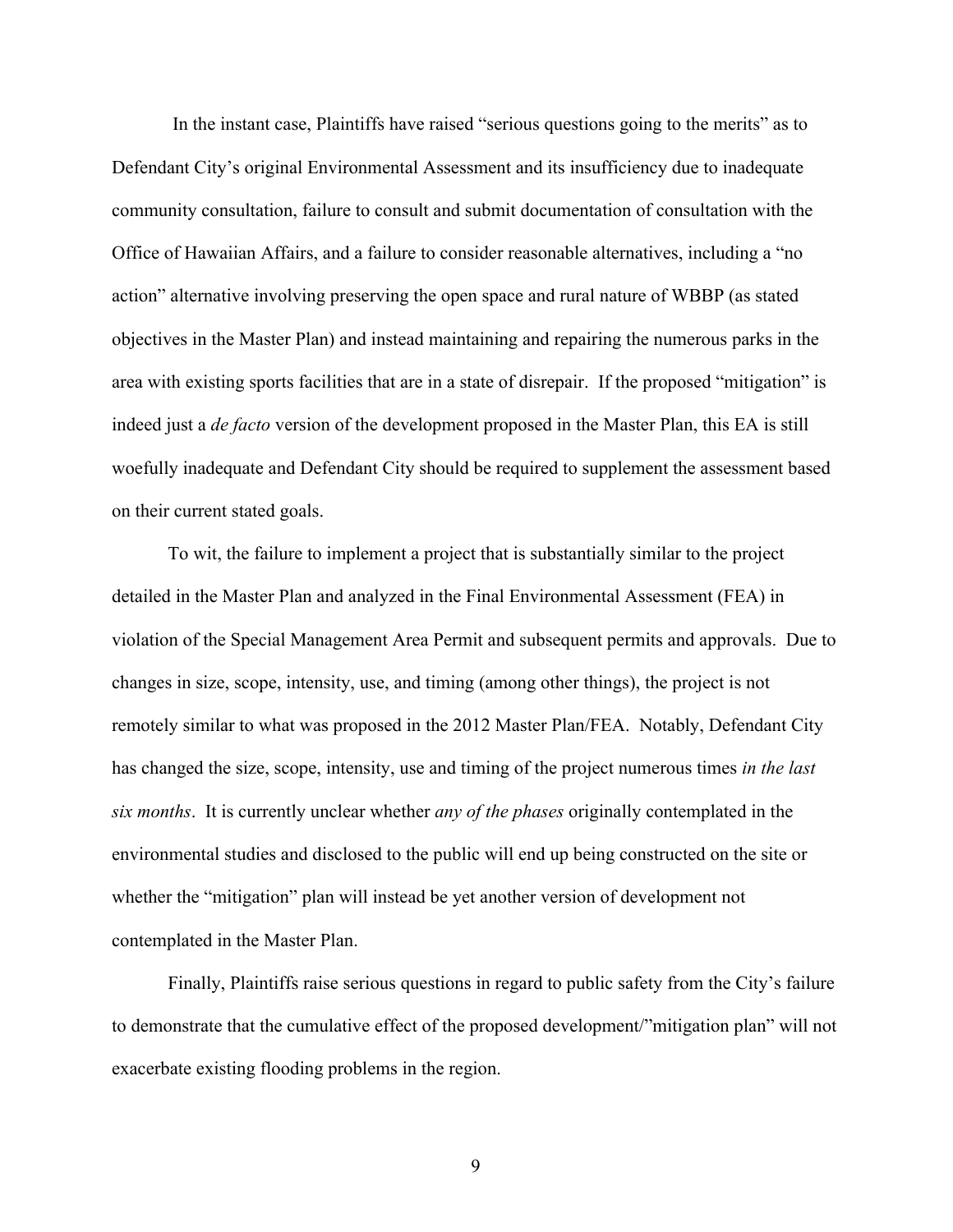Plaintiffs have shown an existing and ongoing threat of irreparable harm to the WBBP parcel as well as the potential for irreparable harm to neighboring properties due to the failure to conduct a flood encroachment survey and that an injunction is in the public interest. Defendant City has repeatedly shown that they are not only willing to alter and change the project on a whim, but also that they are determined to move forward with project in the face of overwhelming negative public sentiment; even going so far as to force residents out their homes to oppose the controversial development by initiating construction in the midst of a public health crisis. Given the ongoing failure to adequately engage and consult the community as well as conflicting statements about nature of the project and when it will likely resume, there is little trust that the City will not proceed as soon as possible.

# **IV. PLAINTIFFS HAVE A SUBSTANTIAL LIKELIHOOD OF SUCCESS ON THE MERITS**

## **A. The City Failed to Adequately Address Substantial Changesin the Scope and Size of the Project in Violation of HRS § 205A-6 and HAR § 11-200-13**

Similar to the requirement for a supplemental statement under HAR  $\S$  11-200-26, when a project is implemented and incorporates or relies on a previous environmental assessment, the work on the ground must be "substantially similar." HAR § 11-200-13. Under the requirements for substantial similarity for an EIS supplemental statement, a change in "size, scope, intensity, use, location, or timing, among other things," may constitute a substantial change. See HAR § 11-200.1-30. Additionally, supplemental statements "shall be warranted when the scope of an action has been substantially increased, when the intensity of environmental impacts will be increased, when the mitigating measures originally planned are not to be implemented, or **where new circumstances or evidence have brought to light different or likely increased environmental impacts not previously dealt with**." HAR § 11-200-27 (emphasis added).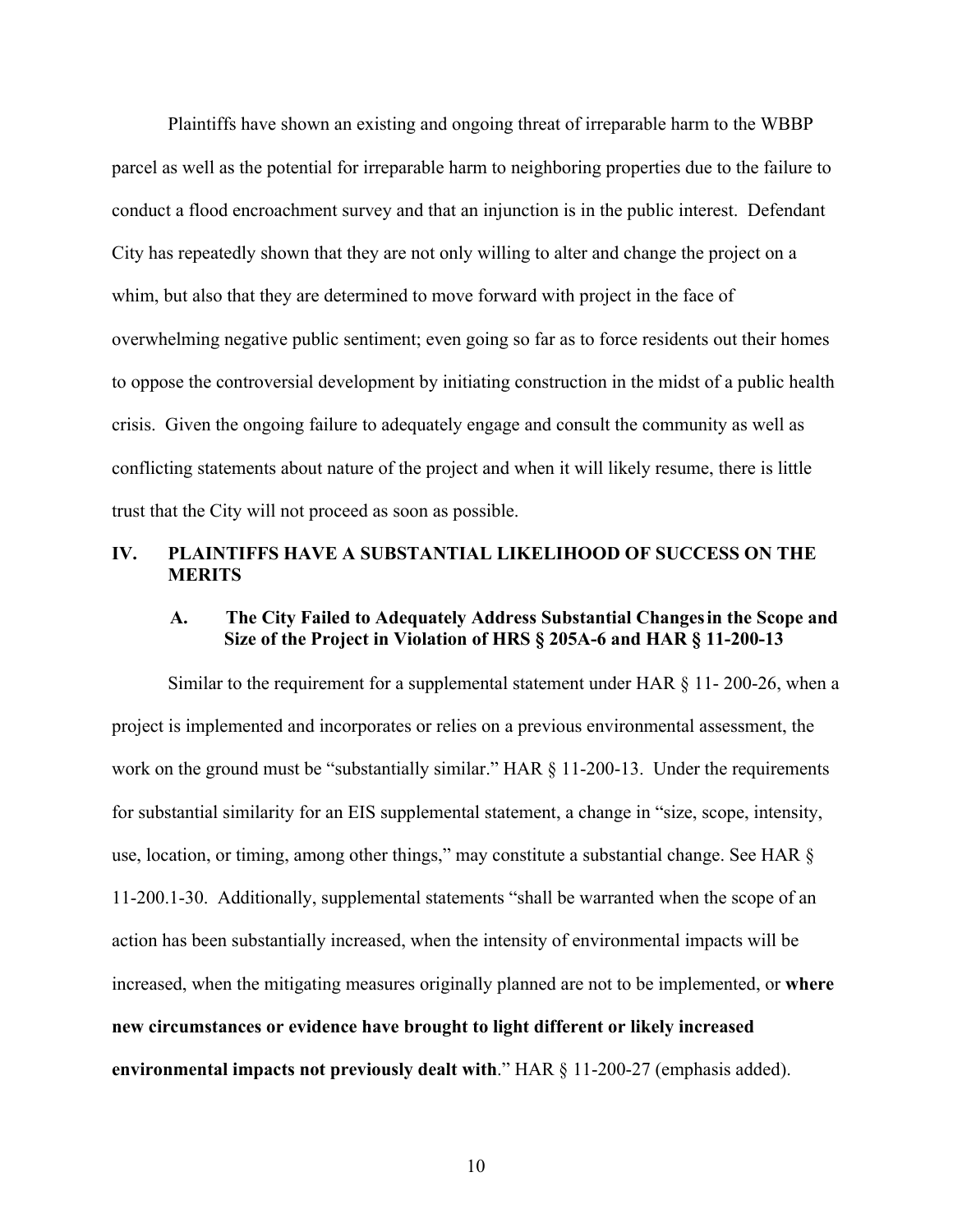A phased project, as was originally proposed and assessed at WBBP, is generally treated as a single action for purposes of HEPA. HAR § 11-200-7. Whether Defendant City wants to pursue the project Phase 1 as part of the Waimānalo Bay Beach Park Master Plan, or as separate actions where each phase requires a separate EA, the current construction at the park requires an updated or new assessment because the EA from 2012 is not substantially similar to the current amended project and does not adequately address the intensity of the environmental impacts.

Because the current project is not substantially similar to that proposed in the EA, the City cannot rely on the previous EA to adequately support the project. Defendant City must comply with HEPA and fully examine the impacts of this project under its current conditions before proceeding. This includes any "mitigation plan" being considered that would involve the same or substantially similar impacts to the environment at WBBP.

#### **B. The original FEA is inaccurate and insufficient**

The original 2012 FEA failed to meet basic requirements of the HAR pertaining to Environmental Assessment. According to the FEA, the extent of the required public "consultation" amounted to approximately 0.01 percent of Waimanalo's residents. The failure of project planners to adequately consult the community was evidenced by the outpouring of public and political opposition that came with increased awareness outside the limited channels of engagement utilized by Defendant City. Beyond its failure to adequately engage the local community regarding the project, the contractor did not to respond to written comments as required by HAR  $\S$  11-200.1-18, subsection (d)(10), which requires "[w] ritten comments, if any, and responses to the comments received…". The contractor received a written comment in November 2010 stating that no athletic fields should be built without a cost benefit analysis that considered improvement of existing fields at Waimānalo Recreational Park. The FEA does not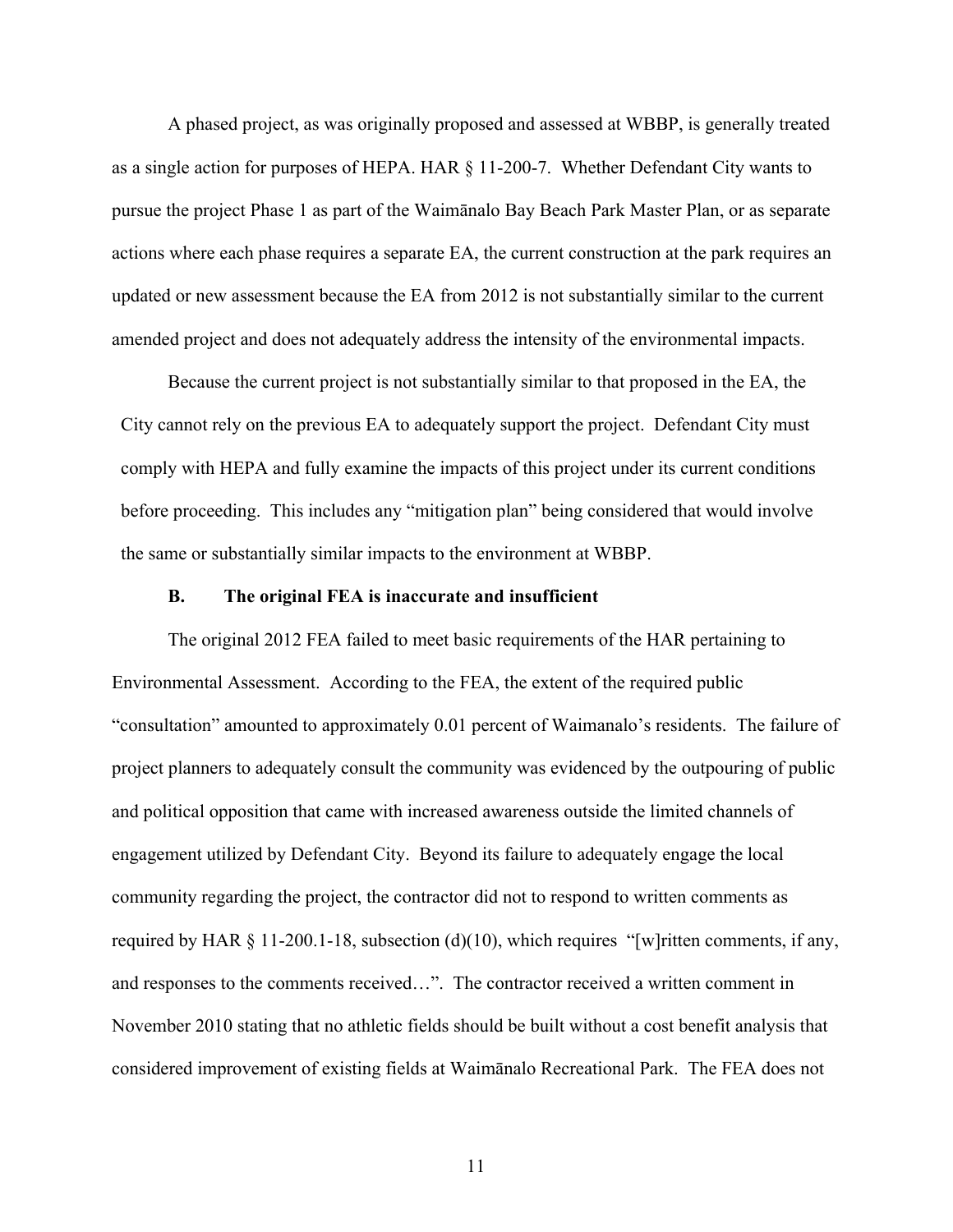address this particular comment, nor does it consider this alternative (which is a viable "no action" alternative not considered by the City).

The consultant for Defendant City also made false statements in addressing comments made about the project in the EA. Responding to a written comment regarding the trees of Sherwood Forest, the Project Manager wrote that "[p]ark elements have been designed to preserve large stands of trees and no ironwoods are proposed for removal to accommodate proposed park elements." Among the first actions taken by Defendant City in April 2019 was to clear cut approximately four acres of the parcel for the multi-purpose recreation field as part of Phase 1 of construction, including large stands of trees and ironwoods.

The DPP also did not consider reasonable alternatives to the project as required by Hawai'i Revised Statues (**"HRS"**) Chapter 344, specifically the repair and upgrade of existing ball fields in the nearby area. This proposed action would have considered the alternative of upgrading WBBP without building additional ball fields. This is a necessary alternative from the environmental, historical / cultural, and fiscal perspective, as there are already ball fields nearby and the proposed WBBP ball fields constitute a significant portion of the over \$32 million price tag.

A frequent theme of the public comments received in opposition to the proposed Master Plan pertained to Defendant City's plan to build more sports fields instead of repairing and maintaining the existing ball fields in the community, four of which are located within less-than two miles of Waimānalo Bay Beach Park. This alternative was not even mentioned in the FEA. The money saved by not razing trees and building ball fields at WBBP could potentially be spent on upgrades to existing facilities. The FEA states that the proposed organized sports fields at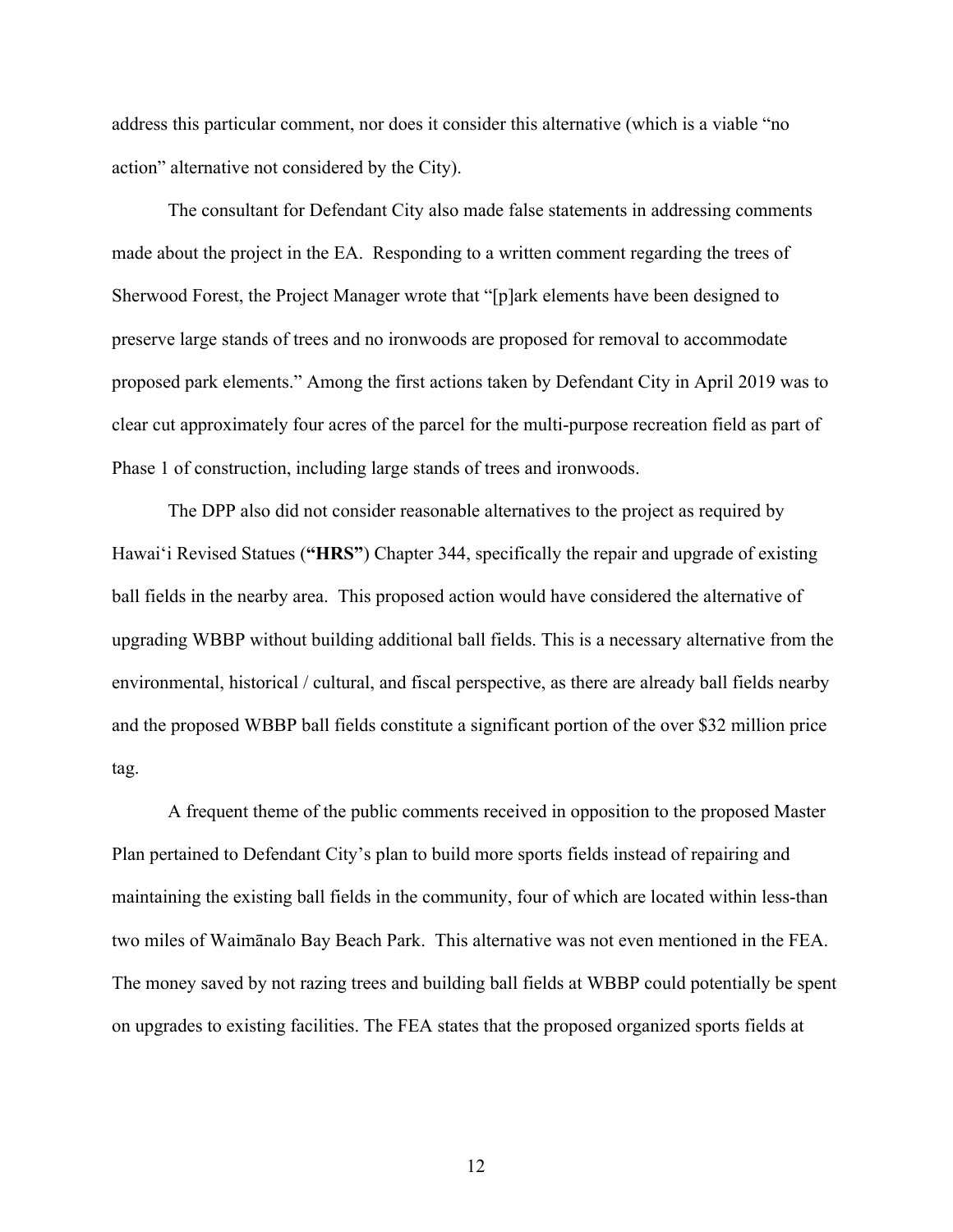WBBP would relieve pressure on existing facilities, an argument that is contradicted by public comment which points out that existing facilities are not heavily used due to their poor condition.

The FEA lists the WBBP project objectives as:

• Improve existing park services including repair of comfort stations and supporting infrastructure.

• Add park services including camping and picnicking.

• To minimize operational and maintenance costs, utilize Low Impact Development (LID) and green building techniques for new improvements.

• Maintain the security and rural character of the Park.

All of these objectives could be met without building ball fields, ball fields that are unnecessary due to similar facilities existing nearby.

The DPP's failure to consider reasonable alternatives such as eliminating the proposed multi-purpose sports fields for organized recreation from the project due to the existing field facilities nearby is in violation of HRS § 344-4, especially given the negative impact that clear cutting trees has on the habitat and concrete paving has on flood mitigation. This omission represents a failure to take a "hard look" at the impacts of a project required by an environmental assessment.

The FEA is also insufficient and should have been supplemented due to "significant new circumstances" since the original EA was published in 2012, including increased tourism, traffic, population growth, and public and political opposition to the WBBP Master Plan. The FEA also fails to take into account impacts from climate change that are reflected in current City land use policy. The FEA also failed to properly assess cumulative impacts on the environment from development in and around the area, including along the two-lane Kalaniana'ole Highway that fronts WBBP.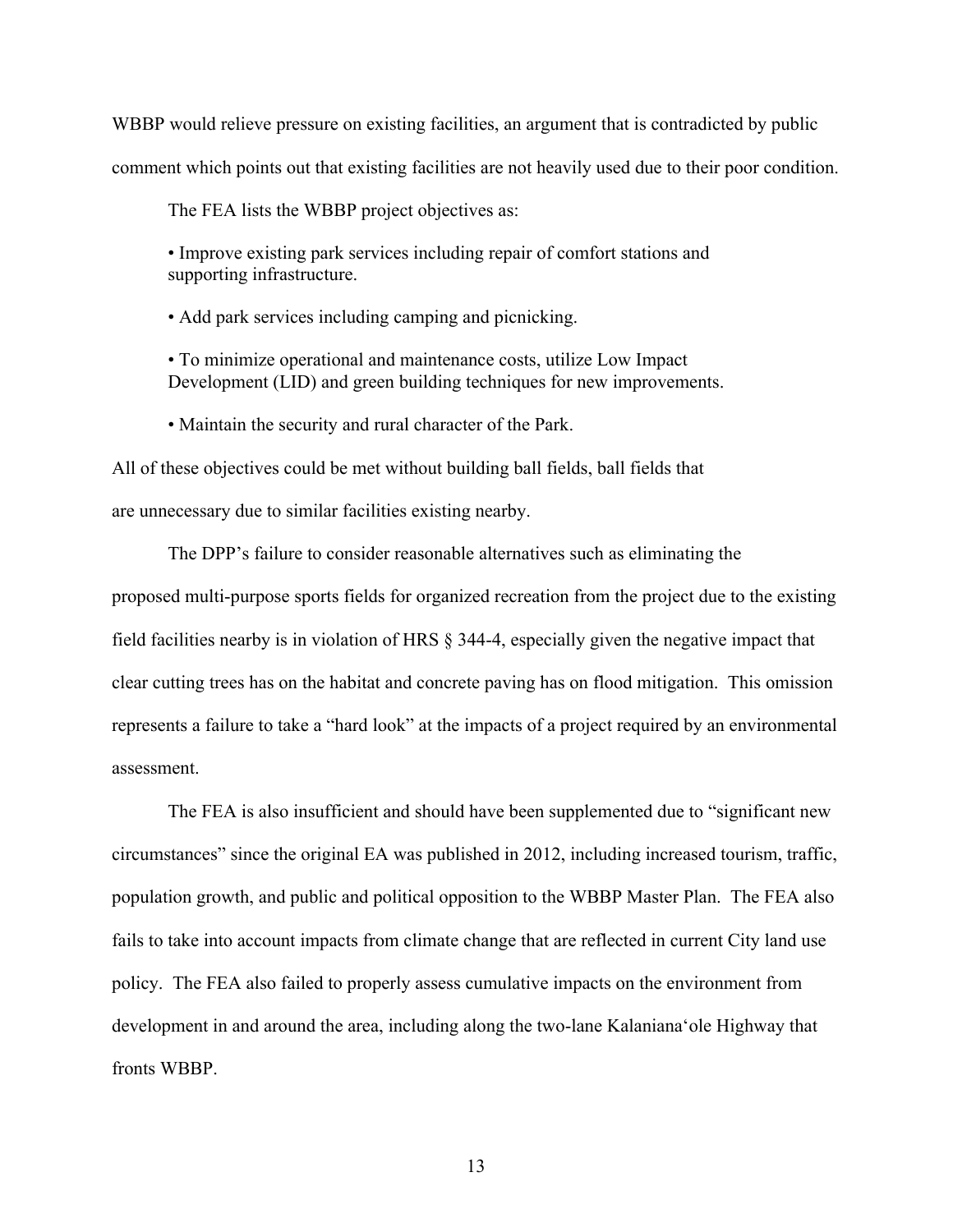# **C. In violation of ROH Chapter 21 Sec. A-1.7 and 44 CFR 60.3(d)**, **the City failed to identify a floodway or conduct a flood encroachment survey**

The WBBP Master Plan section pertaining to "Natural Hazards" (including the floodplain) omits that a portion of the proposed development in Phase 1 is within the Area of Special Flood Hazard (Zone AE). There is no floodway designated in the construction area in Phase 1. The emergency egress road proposed in the Master Plan is also entirely within Zone AE *and crosses Inoaole Stream*, which is already designated as a floodway (Zone AO).

According to 44 CFR  $60.3(d)(3)$ , for development within Zones AE and AO the developer must ensure that the proposed encroachment would not result in any increase in flood levels within the community during the occurrence of the base flood discharge. This regulation pertains not only to structures, but *any* development activity that triggers an encroachment study including: fill, new construction, substantial improvements and "other development". Projects, such as filling, grading or construction of a new building, must be reviewed to determine whether they will obstruct flood flows and cause an increase in flood heights upstream or adjacent to the project site.

As the proposed "mitigation plan" would include filling and grading, a flood encroachment survey should still be required. That Defendant City erred in not completing one when the full Master Plan was being pursued certainly does not excuse their continued flouting of State and Federal law as they continue to attempt to develop the parcel.

# **V. PLAINTIFFS WILL SUFFER IRREPERABLE INJURY WITHOUT THE INJUNCTION**

#### **A. Plaintiffs' recreational activities**

To put it simply, to allow Defendant City to continue to destroy a major portion of Sherwood Forest is not reversable. The current "mitigation plan" deigns to do just that. Once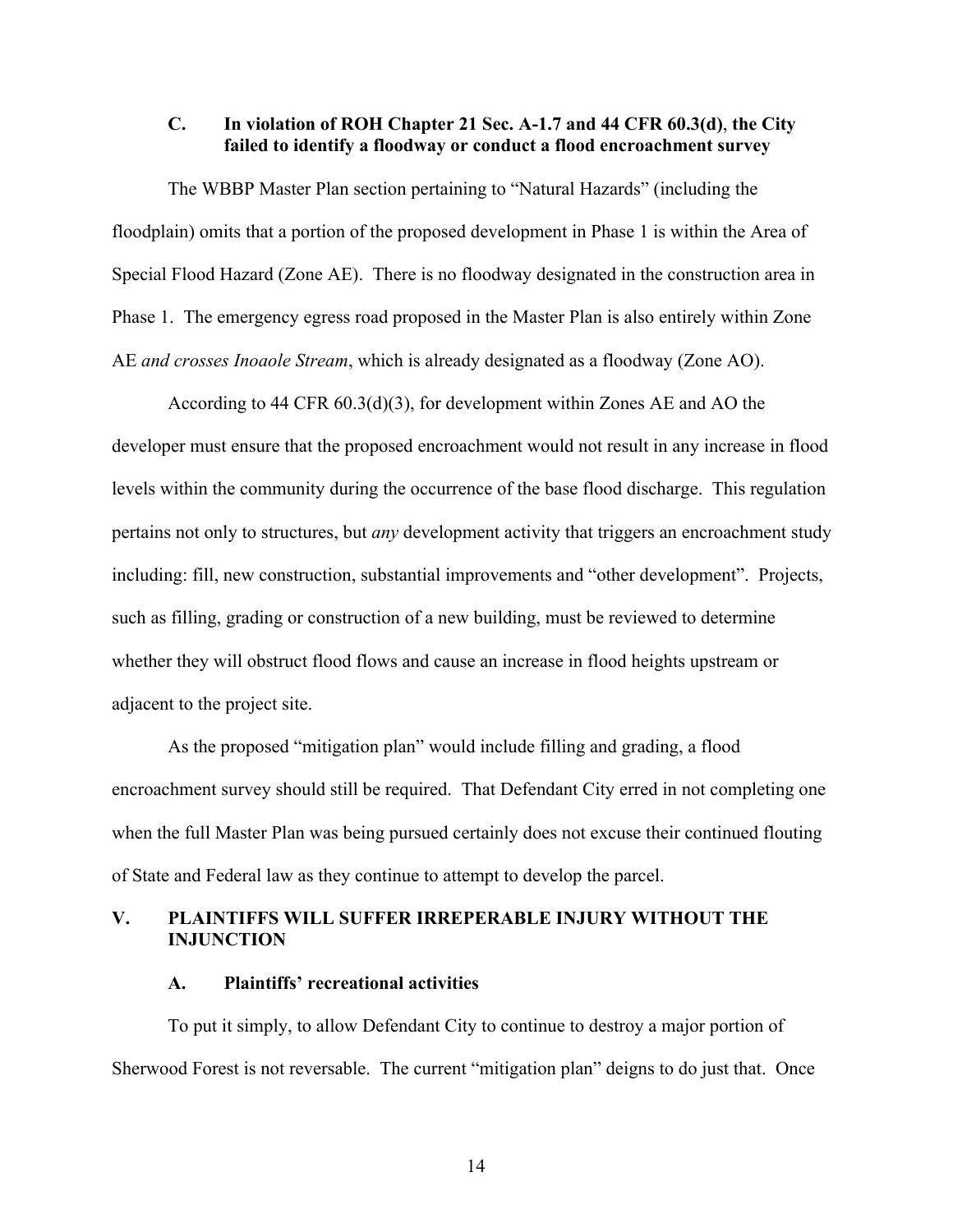felled, the mature tree growth is gone for the foreseeable future. Allowing the City's immediate construction or "mitigation" activities will injure Plaintiffs and the Waimanalo Community generally, by permanently converting a portion of the parcel into non-recreational use by pouring concrete for parking stalls and a playground "pad" – permanently destroying the open space and forested areas that the community enjoys. The sports complex proposed for construction as part of Phase 1 will also frustrate the "water-based recreation" purposes of WBBP by attracting participants and spectators to the area primarily for the purpose of "organized recreational activities" and consequently reduce the number of opportunities for beach and water recreation activities. The addition of hydro-mulch as part of the current "mitigation plan" will have lasting impacts on the ability of the forest to regrow to its prior state.

#### **B. Cultural and historic resources**

Future construction, including the currently proposed "mitigation", is likely to further disturb and destroy sub-surface archaeological sites in the WBBP parcel, which is listed on the National Register of Historic Places as part of the Bellows Field Archaeological Area. City Defendants have submitted an archaeological mitigation plan to the State Historic Preservation Division (SHPD) but given the recent discovery of an archaeological item on the "Phase 1" project site, that plan is obviously insufficient, and the project is currently awaiting a SHPD mitigation plan reassessment.

Though City Defendant has stated a desire to proceed with construction once a new SHPD mitigation plan is in place, Plaintiffs argue that work should not proceed until an updated Archaeological Inventory Survey for the entire project, as recommended in the FEA. Though not acknowledged in the Master Plan or EA, archaeologists have since admitted that the planned trenching and pipe construction for Phase 1 are likely to disturb more iwi kūpuna (human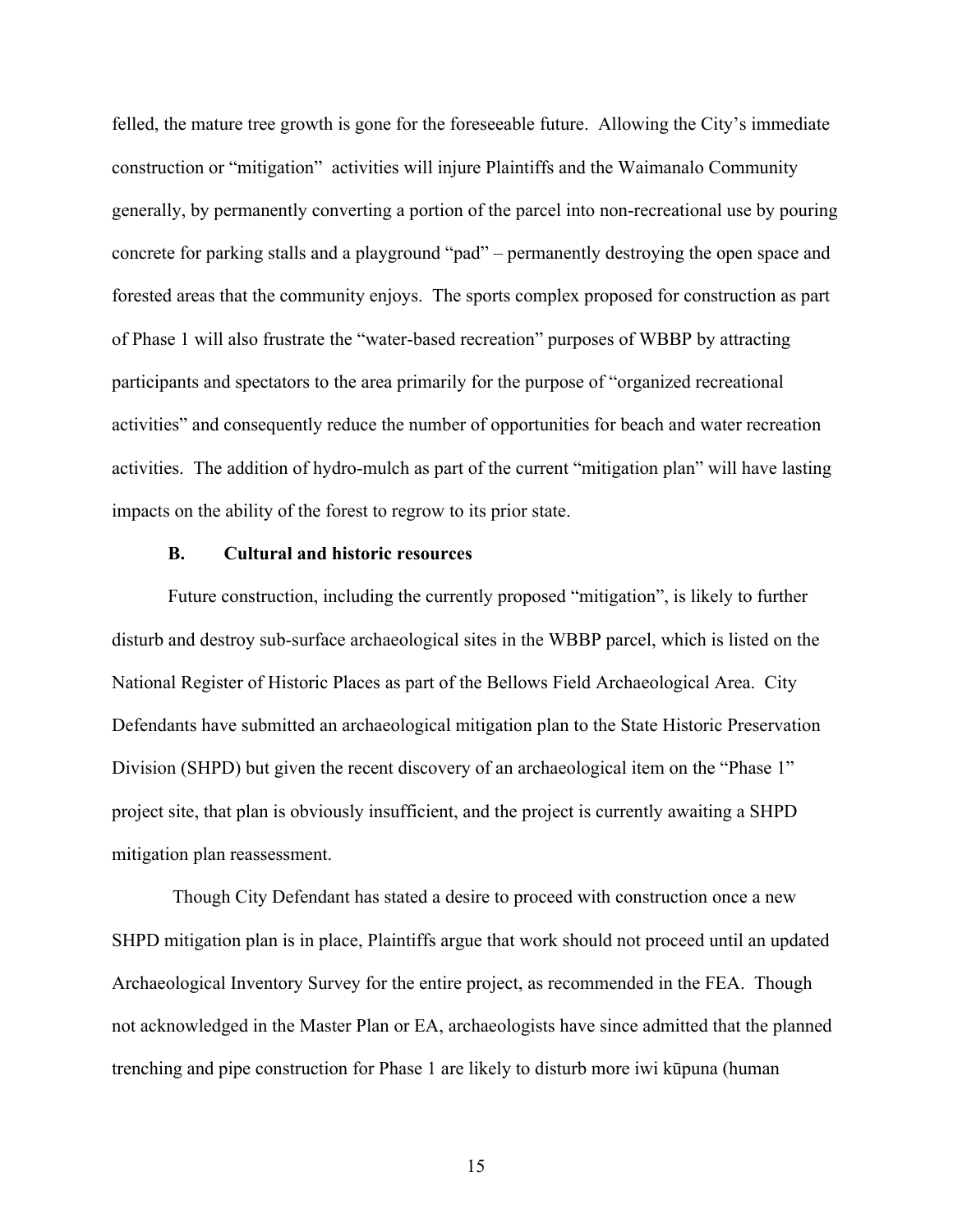burials) located in the Jaucus sand deposits nearer to the ocean. The likelihood of finding numerous and significant cultural and historic items, including iwi kūpuna, makes such harm inevitable.

### **C. Environmental degradation**

The clear-cutting and paving of large portions of the 3.88-acre portion of the 74.76-acre WBBP will have negative and irreparable effects on the habitat of endangered and threatened species such as the Hawaiian Hoary bat, as well as marine life, due to increased likelihood of flooding and runoff from development of the parcel.

#### **D. Flooding**

The developer has not ensured that the proposed encroachment will not result in any increase in flood levels within the community during the occurrence of the base flood discharge in violation of the law. This regulation pertains not only to structures, but *any* development activity that triggers an encroachment study including: fill, new construction, substantial improvements and "other development".

Without a flood encroachment survey, there is no guarantee that the development will not exacerbate the already bad flooding which has occurred in the area, including at the polo fields and horse stables directly across the highway from the entrance to the park (which has experienced severe flooding in the past) and the residential neighborhoods bordering WBBP to the south.

Further, the hydro-mulch now proposed in Defendant City's "mitigation plan" is likely more problematic from a flooding perspective than any remaining construction debris (which City planners have pointed to in order to justify the need for "mitigation") as the NPDES permit for the WBBP Master Plan is mainly concerned with debris being washed into the nearby ocean.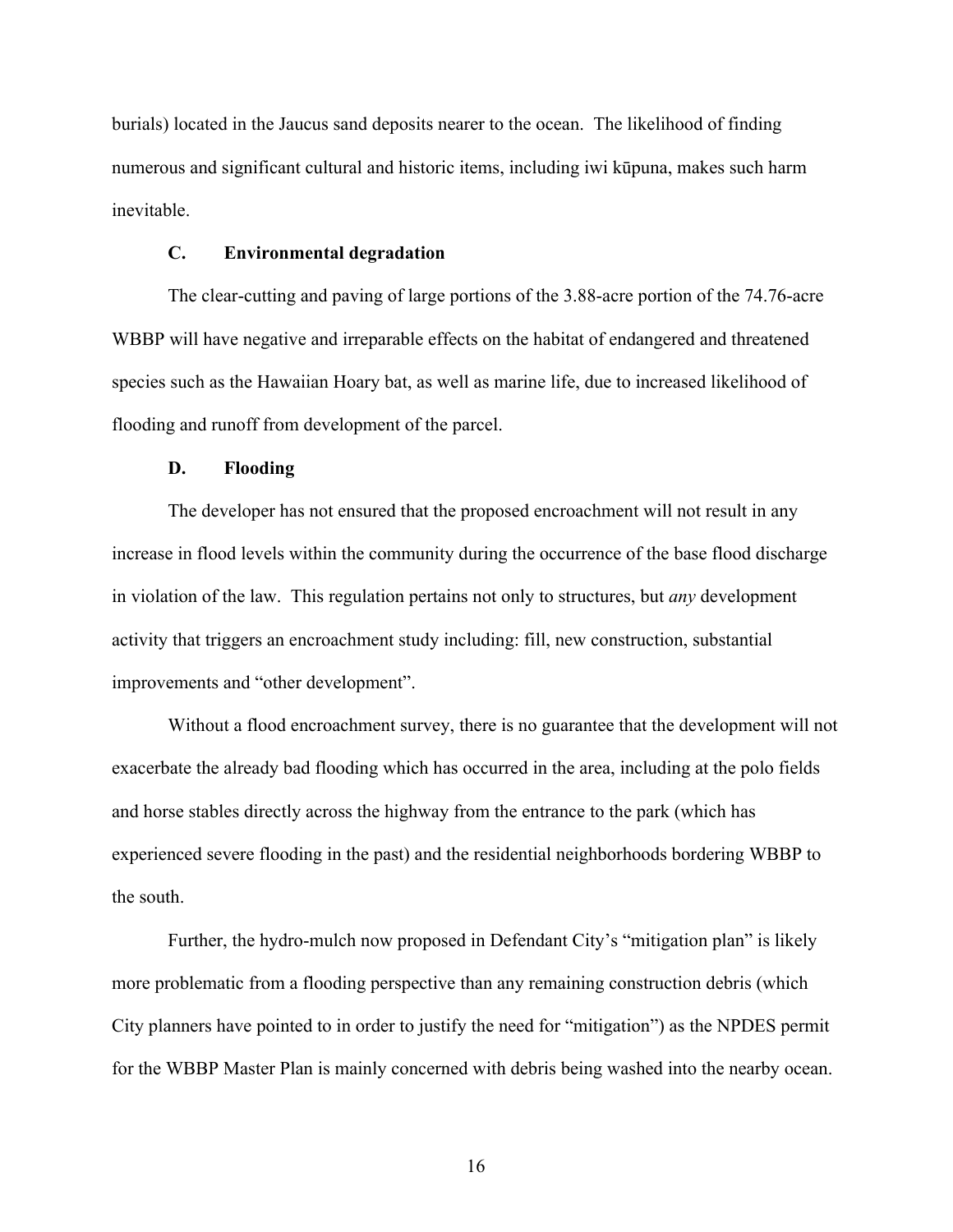The hydro-mulch is lighter and likely would contain herbicides and pesticides not currently on the site.

#### **E. Totality of the project**

Since the City did not consider alternatives for sports fields and facilities such as repairing existing nearby sports facilities, the proposed project will potentially be a major waste of taxpayer money.

Defendant City has publicly made promises that it will only pursue "Phase 1" of the proposed development and seems to argue that the inaccurate and insufficient FEA and SMA permit only apply to the original scope of the project (and the multiple phases it encompassed) and not to Phase 1 (or the proposed mitigation formerly known as Phase 1 and now referenced as "cancelled" by City and County of Honolulu Mayor Kirk Caldwell). The catch here, as explained above, is that Phase 1 is intended to destroy the assets of this nature based park, such that it can be argued, that once those assets have been destroyed, there is no reason for a future administration to stop or delay implementation of building construction in these locations. In sum, the project must be considered in its totality and future phases of the project as originally contemplated must be taken into consideration when assessing the likelihood of irreparable injury.

#### **VI. THE INJUNCTION WILL NOT SUBSTANTIALLY INJURE OTHERS**

A preliminary injunction will not harm Defendant City – the project went almost seven years from completion and acceptance of the FEA to initiation of work. Any costs associated with potential construction delays are outweighed by the potential permanent damage to cultural resources, the fragile coastal ecosystem, and water-based recreation activities for the community.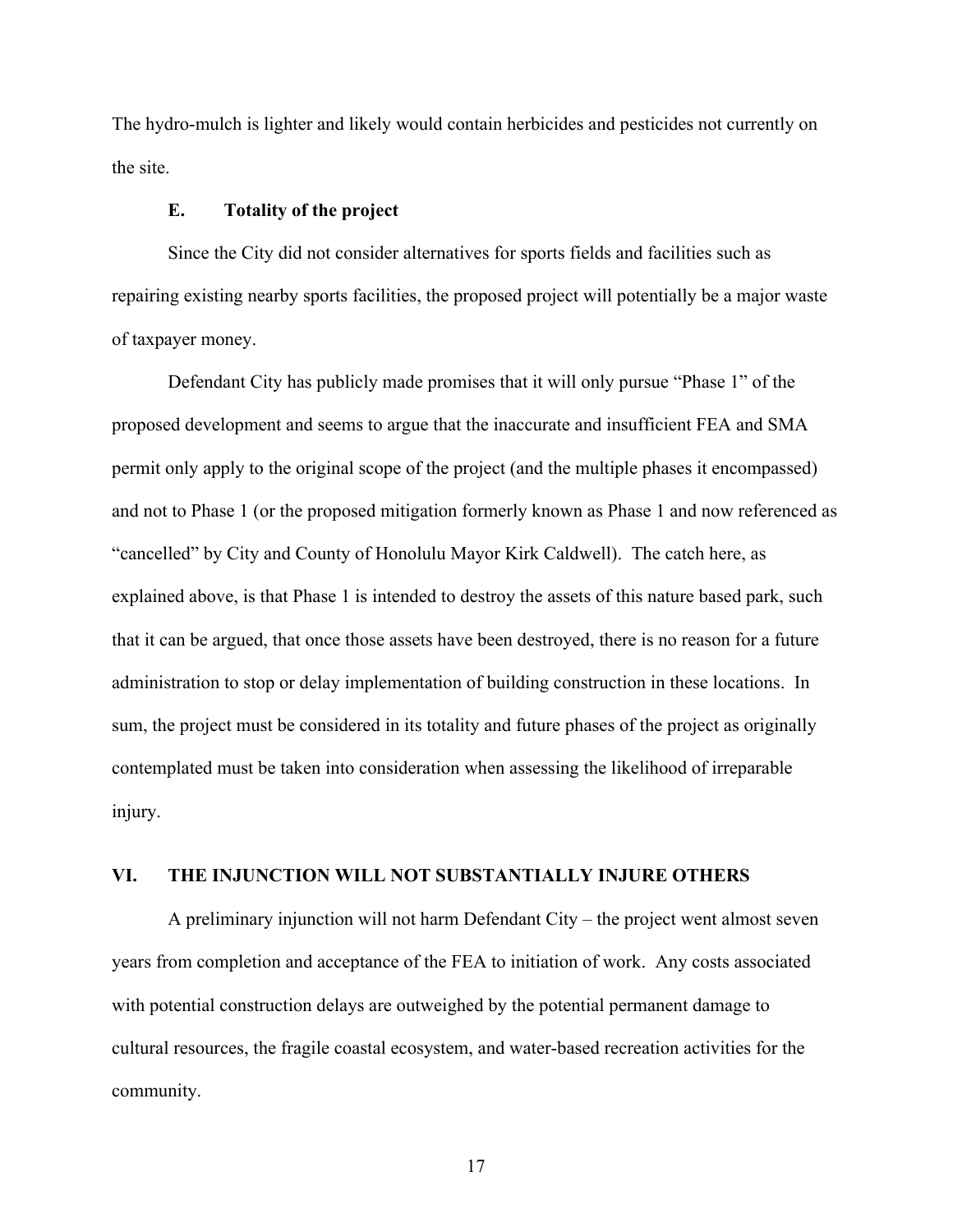Defendant City has argued that they might lose \$300,000 by stopping the project, however, the City could use the \$300,000 to repair existing facilities at other nearby parks for immediate use in fulfillment of their stated goals of providing viable sports fields near Kalaniana'ole Highway, while also responding to the community's overwhelming desire for preserving the character of the WBBP. The \$300,000 also pales in comparison to the \$32,000,000 projected cost for constructing a multi-purpose sports complex that no one wants.

## **VII. THE INJUNCTION FURTHERS THE PUBLIC INTEREST**

Injunctive relief is clearly in the public interest as it preserves the water-based recreational activities in the park and avoids irreparable environmental and cultural injury to the mature forest park asset, and in doing so seeks to preserve the Waimanalo Community's sense of place.

Plaintiff Friends of Sherwood Forest seek an injunction to protect Waimānalo Bay Beach Park from urbanization by preserving open space and the unique marine environment and shoreline.

Individual plaintiffs Among and Harnisch seek injunction to stop adverse impacts from the proposed development on infrastructure and traffic for residents and businesses of Waimānalo, the neighboring communities, and all of O'ahu.

As residents of the Waimānalo Beach Lots, which neighborhood is adjacent to the subject parcel, individual plaintiffs Kaolulo and Werth seek injunction due to serious concerns regarding the City's failure to properly study the impacts of development on the possible encroachment of flood waters into surrounding neighborhoods.